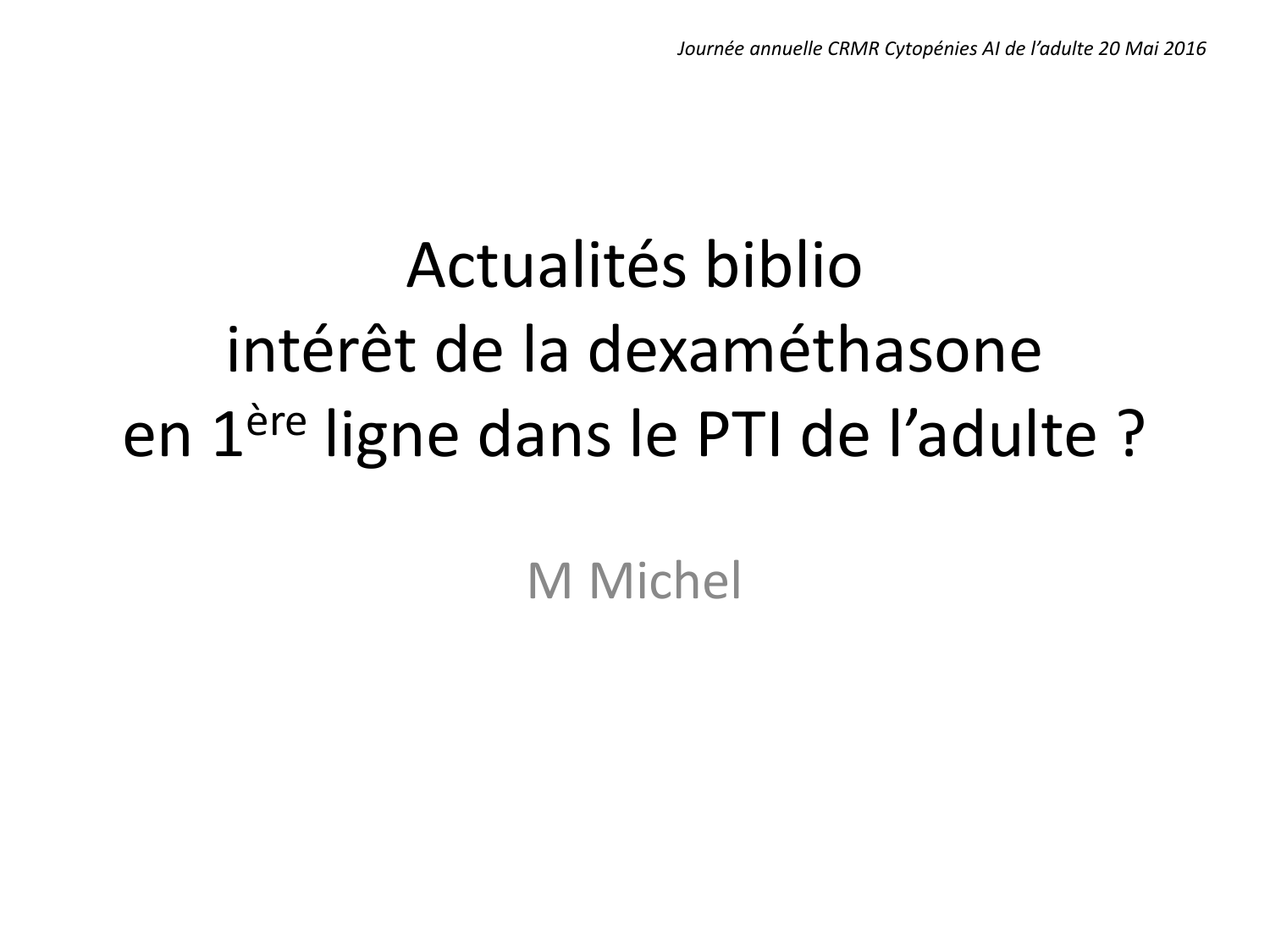## **1st -line treatment for newly-diagnosed** ITP in adults (plt ct **< 30 x 10<sup>9</sup> /L**):

Life-threatening hemorrhage





 $\Box$  IVIg (2g/kg) + HDMP + platelet transfusions  $\pm$  anti-D (if available)  $\pm$  vinca alkaloids<sup>\*</sup> = « total therapy »

 $\Box$  IVIg (1 to 2 g/kg) +

 $\square$  iv. HDMP or prdn or

Dexamethasone



Minor or no bleeding symptoms



 $\square$  oral PRDN 1mg/kg/d x 3 weeks or **DXM** 40 mg x 4 days

> Rodeghiero F *et al*. Blood 2008 Provan D et al. *Blood* 2010;115:168–186 Neunert et al. ASH guidelines Blood 2011

Si Score ≥8

 $PRDN = prednisone, DXM = dexamethasone,$ IVIg = intravenous immunoglobulin, HDMP = high dose of methylprednisolone  $*$  off label use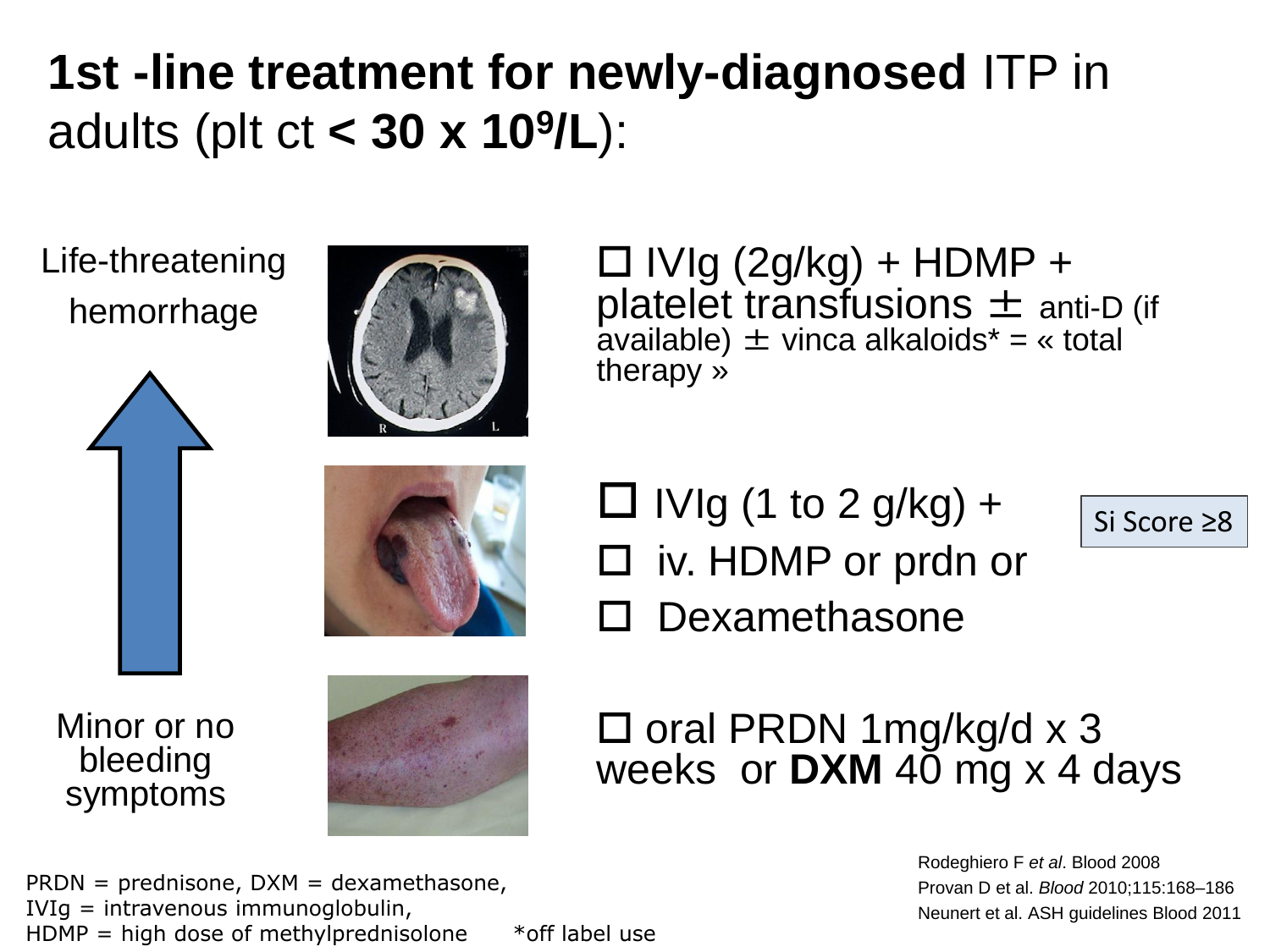

### High-dose dexamethasone versus prednisone for treatment of adult<br>immune thrombocytopenia: a prospective multicenter randomized trial

Yu Wei, Xue-bin Ji, Ya-wen Wang, Jing-xia Wang, En-qin Yang, Zheng-cheng Wang, Yu-qi Sang, Zuo-mu Bi, Cui-ai Ren, Fang Zhou, Guo-qiang Liu, Jun Peng and Ming Hou

#### Table 1. Patient demographics and baseline characteristics

|                                                            | HD-DXM<br>$(n = 95)$ | <b>PDN</b><br>$(n = 97)$ | Ρ     |
|------------------------------------------------------------|----------------------|--------------------------|-------|
| Median age, years (range)                                  | $43(18-73)$          | $44(18-75)$              | 0.473 |
| Gender, $n$ $(\% )$                                        | 64 (67.4)            | 72 (74.2)                | 0.342 |
| Median platelet count, $\times$ 10 <sup>9</sup> /L (range) | $7(0-29)$            | $8(0-36)$                | 0.292 |
| Median bleeding score, score (range)                       | $4(0-13)$            | $4(0-12)$                | 0.836 |
| Antiplatelet autoantibodies, n (%)                         |                      |                          |       |
| Anti-GPIIb/IIIa positive only                              | 22(23.2)             | 19 (19.6)                | 0.599 |
| Anti-GPIb/IX positive only                                 | 12(12.6)             | 11(11.3)                 | 0.827 |
| Double positive                                            | 18 (18.9)            | 20(20.6)                 | 0.857 |
| Double negative                                            | 43 (45.3)            | 47 (48.5)                | 0.667 |

Randomized controlled open-label trial in treatment naive newly-diagnosed ITP 1/1 randomization:

**DXM: 40mg D1-D4** (repeated by D10 if plt ct <30 x 10<sup>6</sup>/L)

**vs PRDN 1 mg/kg/day** X 4 weeks (then tapered over 4 to 6 weeks

HD-DXM indicates high-dose dexamethasone; PDN, prednisone; n, number;

Bleeding score was graded by an ITP specific bleeding scale by Khellaf et al.<sup>10</sup>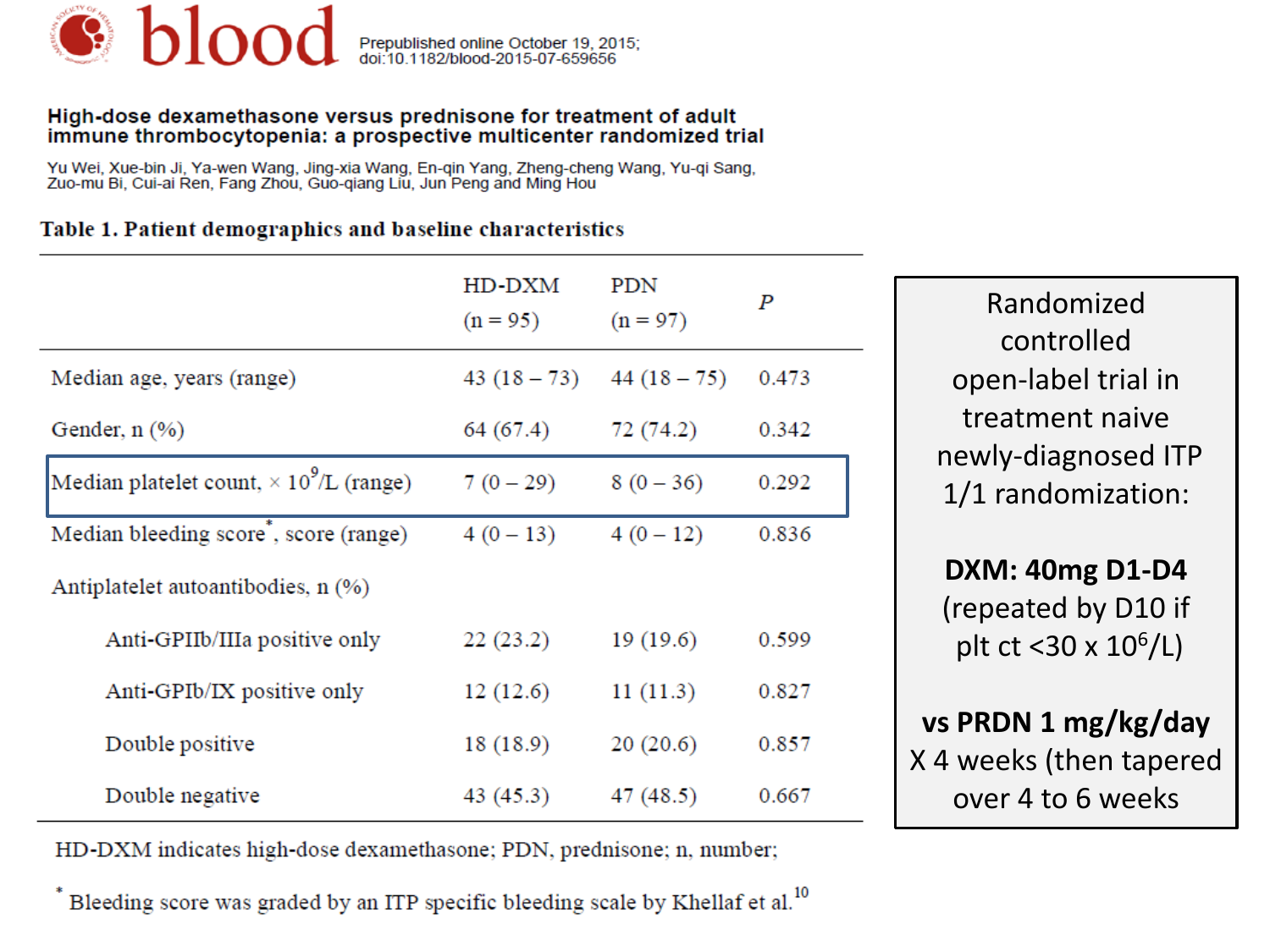

Prepublished online October 19, 2015;<br>doi:10.1182/blood-2015-07-659656

#### High-dose dexamethasone versus prednisone for treatment of adult immune thrombocytopenia: a prospective multicenter randomized trial

Yu Wei, Xue-bin Ji, Ya-wen Wang, Jing-xia Wang, En-qin Yang, Zheng-cheng Wang, Yu-qi Sang, Zuo-mu Bi, Cui-ai Ren, Fang Zhou, Guo-giang Liu, Jun Peng and Ming Hou

Table 2. Comparison of outcomes between the two arms

Primary endpoint: Rate of initial and sustained response\* in both arms